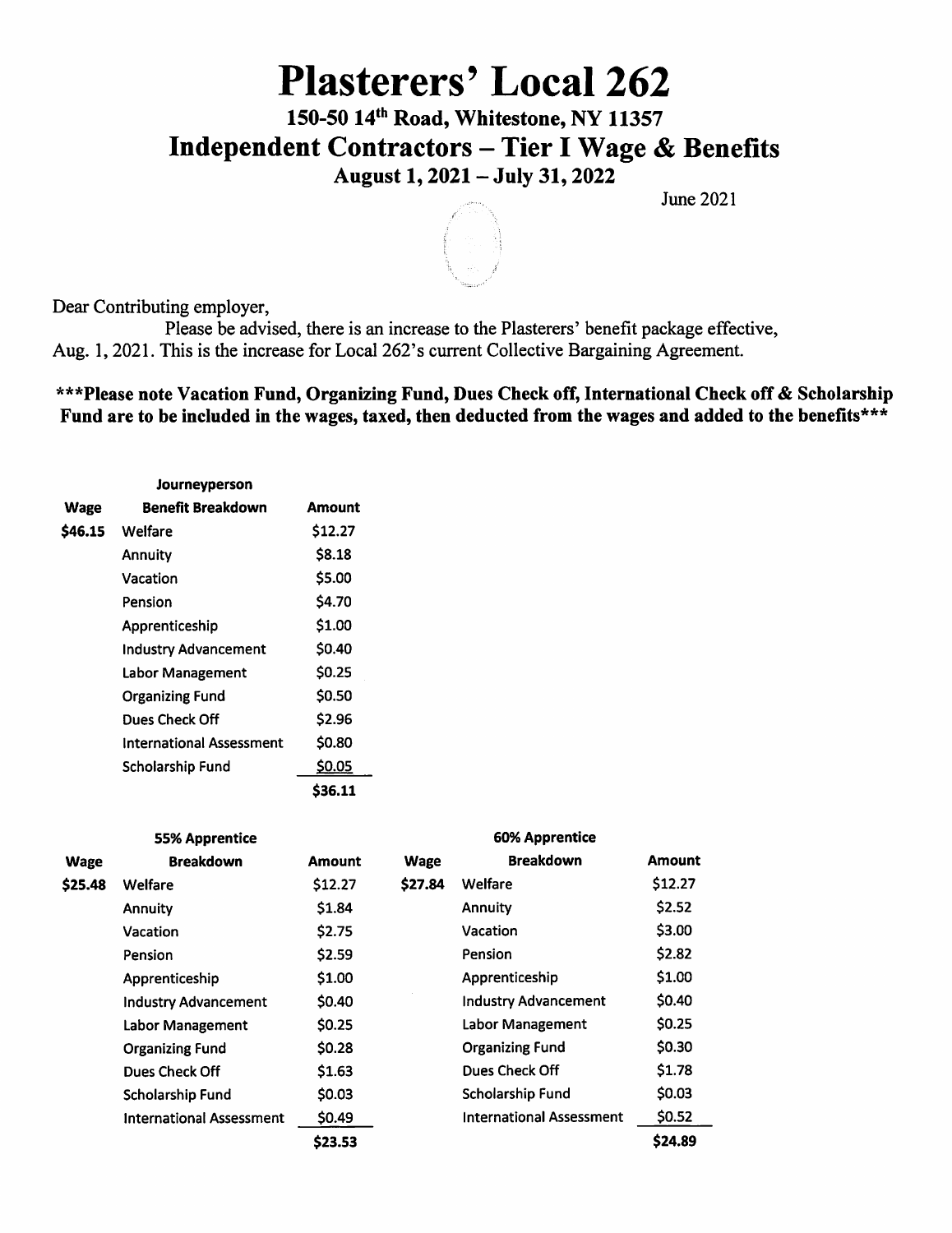| <b>70% Apprentice</b> |                                 |               | <b>75% Apprentice</b> |                                 |               |
|-----------------------|---------------------------------|---------------|-----------------------|---------------------------------|---------------|
| <b>Wage</b>           | <b>Breakdown</b>                | <b>Amount</b> | <b>Wage</b>           | <b>Breakdown</b>                | <b>Amount</b> |
| \$32.48               | Welfare                         | \$12.27       | \$34.80               | Welfare                         | \$12.27       |
|                       | Annuity                         | \$3.87        |                       | <b>Annuity</b>                  | \$4.55        |
|                       | Vacation                        | \$3.50        |                       | Vacation                        | \$3.75        |
|                       | Pension                         | \$3.30        |                       | <b>Pension</b>                  | \$3.53        |
|                       | Apprenticeship                  | \$1.00        |                       | Apprenticeship                  | \$1.00        |
|                       | <b>Industry Advancement</b>     | \$0.40        |                       | <b>Industry Advancement</b>     | \$0.40        |
|                       | Labor Management                | \$0.25        |                       | Labor Management                | \$0.25        |
|                       | <b>Organizing Fund</b>          | \$0.36        |                       | <b>Organizing Fund</b>          | \$0.38        |
|                       | Dues Check Off                  | \$2.08        |                       | Dues Check Off                  | \$2.24        |
|                       | Scholarship Fund                | \$0.04        |                       | Scholarship Fund                | \$0.04        |
|                       | <b>International Assessment</b> | \$0.59        |                       | <b>International Assessment</b> | \$0.63        |
|                       |                                 | \$27.66       |                       |                                 | \$29.04       |

 $\label{eq:2.1} \frac{1}{\sqrt{2}}\int_{\mathbb{R}^3}\frac{1}{\sqrt{2}}\left(\frac{1}{\sqrt{2}}\right)^2\frac{1}{\sqrt{2}}\left(\frac{1}{\sqrt{2}}\right)^2\frac{1}{\sqrt{2}}\left(\frac{1}{\sqrt{2}}\right)^2\frac{1}{\sqrt{2}}\left(\frac{1}{\sqrt{2}}\right)^2\frac{1}{\sqrt{2}}\left(\frac{1}{\sqrt{2}}\right)^2\frac{1}{\sqrt{2}}\frac{1}{\sqrt{2}}\frac{1}{\sqrt{2}}\frac{1}{\sqrt{2}}\frac{1}{\sqrt{2}}\frac{1}{\sqrt{2}}$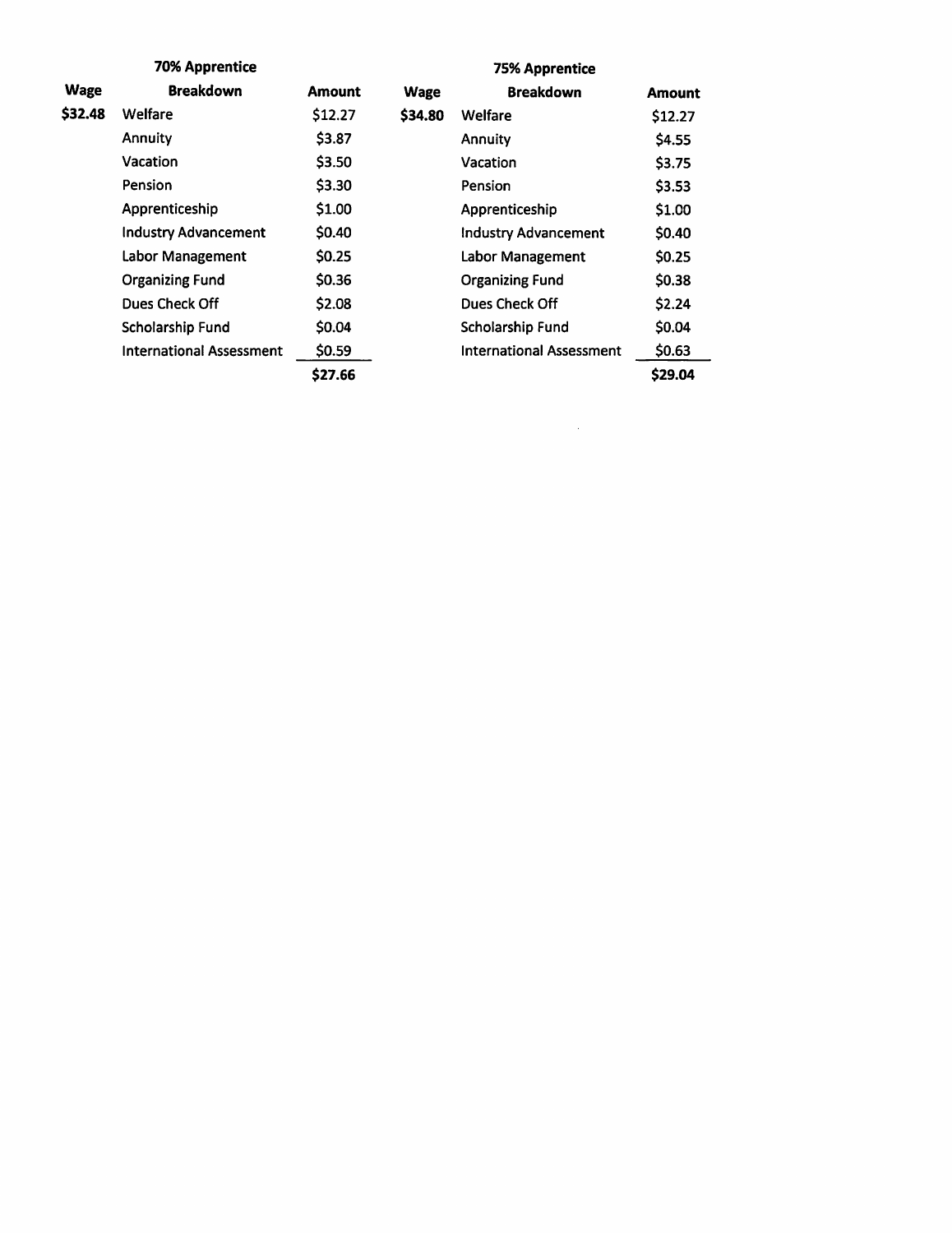### Northeast District Council of the OPCMIA Fringe Benefit Funds -100 Merrick Road, Suite SOOWest, Rockville Centre, NY 11570 Phone: (516)775-2280 Fax: (516)775-4064

#### Remittance Report for Operative Plasterers' Local 262 - Independent Contractors, Tier I Effective August 1, 2021:

| ST            |
|---------------|
| \$12.27       |
| \$4.70        |
| \$1.00        |
| \$0.40        |
| \$2.96        |
| \$0.80        |
| \$5.00        |
| \$8.18        |
| <b>SO.25</b>  |
| <b>\$0.50</b> |
| \$0.05        |
| \$36.11       |
|               |
|               |

Total Due \$

Make one check payable to N.E.D.C. of the OPCMIA Fringe Benefit Funds

The Employer hereby acknowledges and agrees that it is bound by all the terms of the currently effective Collective Bargaining Agreement between the Operative Plasterers' Local 262 and the Tier I Independent Contractors, including, without limitation, of the CBA currently in force, addressing contributions to be made to the N.E.D.C. of the OPCMIA Fringe Benefits Fund. Furthermore, the Employer hereby acknowledges and agrees that it is bound by the Agreements and Declarations of Trust (the 'Trusts") establishing the Funds, which are incorporated by reference in the CBA. If the Employer wishes to receive a copy of the CBA or the Trusts, please contact the Funds' office at the address and phone number listed above.

EMPLOYER FEDERAL ID#

All INFORMATION BELOW MUST BE FULLY PROVIDED WITH EACH REPORT

EMPLOYERS NAME: EMPLOYERS ADDRESS:

JOB LOCATION

**WEEK/MONTH ENDING** 

| Social Security # | <b>Last Name</b>   | <b>First Name</b> | <b>Total Hours</b> |
|-------------------|--------------------|-------------------|--------------------|
|                   |                    |                   | Worked             |
|                   |                    |                   |                    |
|                   |                    |                   |                    |
|                   |                    |                   |                    |
|                   |                    |                   |                    |
|                   |                    |                   |                    |
|                   |                    |                   |                    |
|                   |                    |                   |                    |
|                   |                    |                   |                    |
|                   |                    |                   |                    |
|                   | <b>Total Hours</b> |                   |                    |
|                   | x Rate             |                   | \$36.11            |
|                   | Amount due:        |                   |                    |

Payments covering contributions to the Operative Plasterers' Local 262 Pension Fund, the N.E.D.C. of the OPCMIA Welfare Fund, Vacation Fund, Annuity Fund, Apprenticeship Fund, lAP Funds, Organizing Fund, LMC Fund, Dues, and International Assessment shall be made weekly. A single check covering the combined contributions to the above mentioned Funds shall be made payable to the N.E.D.C. of the OPCMIA Fringe Benefit Funds. This check shall be given to the shop steward or Operative Plasterer on the job on the employers regular pay day, who shall in turn verify the correctness of the amounts and the number of employees covered. Where an employee is laid off and receives his wages other than on the employers regular pay day, said employee shall be given a check to cover the contributions due the aforesaid funds.

\*\*The above Statements are warranted to be true and correct\*\*

Signature of Corporate Officer **Print Name** Print Name

By signing this form, you expressly acknowledge that you are an authorized representative of the Employer and have the authority to legally bind the Employer. \*\*THIS FORM MUST BE SIGNED AND COMPLETED OR THE FUND OFFICE WILL NOT ACCEPT THE BENEFITS\*\*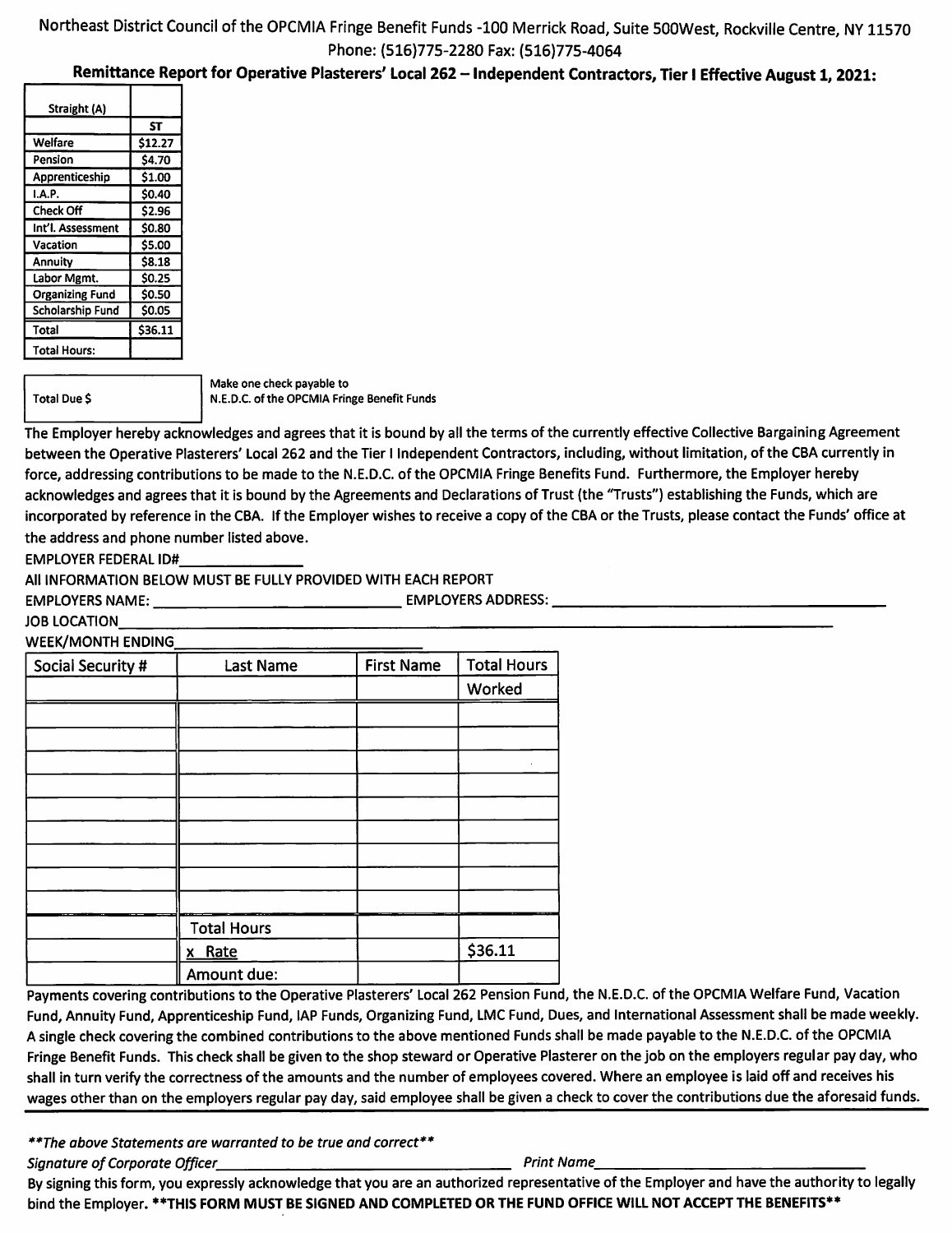## Northeast District Council of the OPCMIA Fringe Benefit Funds -100 Merrick Road, Suite SOOWest, Rockville Centre, NY 11570 Phone: (516)775-2280 Fax: (516)775-4064

Remittance Report for Operative Plasterers' Local 262-1ndependent Contractor Tier I Apprentice,

Effective August 1,2021:

| Percentage | Total        | x Rate  | Amount |
|------------|--------------|---------|--------|
|            | <b>Hours</b> |         | Due    |
| 55%        |              | \$23.53 |        |
| 60%        |              | \$24.89 |        |
| 70%        |              | \$27.66 |        |
| 75%        |              | \$29.04 |        |

The Employer hereby acknowledges and agrees that it is bound by all the terms of the currently effective Collective Bargaining Agreement between the Operative Plasterers' Local 262 and the Tier I Independent Contractors, including, without limitation, of the CBA currently in force, addressing contributions to be made to the N.E.D.C. of the OPCMIA Fringe Benefits Fund. Furthermore, the Employer hereby acknowledges and agrees that it is bound by the Agreements and Declarations of Trust (the "Trusts") establishing the Funds, which are incorporated by reference in the CBA. If the Employer wishes to receive a copy of the CBA or the Trusts, please contact the Funds' office at the address and phone number listed above.

EMPLOYER FEDERAL ID#

All INFORMATION BELOW MUST BE FULLY PROVIDED WITH EACH REPORT-

EMPLOYERS NAME: EMPLOYERS ADDRESS: JOB LOCATION **WEEK ENDING** 

| Social Security # | <b>Last Name</b> | <b>First Name</b> | <b>Total Hours</b> |
|-------------------|------------------|-------------------|--------------------|
|                   |                  |                   | Worked             |
|                   |                  |                   |                    |
|                   |                  |                   |                    |
|                   |                  |                   |                    |
|                   |                  |                   |                    |
|                   |                  |                   |                    |
|                   |                  |                   |                    |
|                   |                  |                   |                    |
|                   |                  |                   |                    |
|                   |                  |                   |                    |
|                   |                  | X Rate            | <b>Amount Due</b>  |
|                   |                  | 55% \$23.53       |                    |
|                   |                  | 60% \$24.89       |                    |
|                   |                  | 70% \$27.66       |                    |
|                   |                  | 75% \$29.04       |                    |

Payments covering contributions to the Operative Plasterers' Local 262 Pension Fund, the N.E.D.C. of the OPCMIA Welfare Fund, Vacation Fund, Annuity Fund, Apprenticeship Fund, Organizing Fund, lAP Funds, LMC Fund, Dues, and International Assessment shall be made weekly. A single check covering the combined contributions to the above mentioned Funds shall be made payable to the N.E.D.C. of the OPCMIA Fringe Benefit Funds. This check shall be given to the shop steward or Operative Plasterer on the job on the employers regular pay day, who shall in turn verify the correctness of the amounts and the number of employees covered. Where an employee is laid off and receives his wages other than on the employers regular pay day, said employee shall be given a check to cover the contributions due the aforesaid funds.

\*\*The above Statements are warranted to be true and correct\*\*

Signature of Corporate Officer Print Name

By signing this form, you expressly acknowledge that you are an authorized representative of the Employer and have the authority to legally bind the Employer.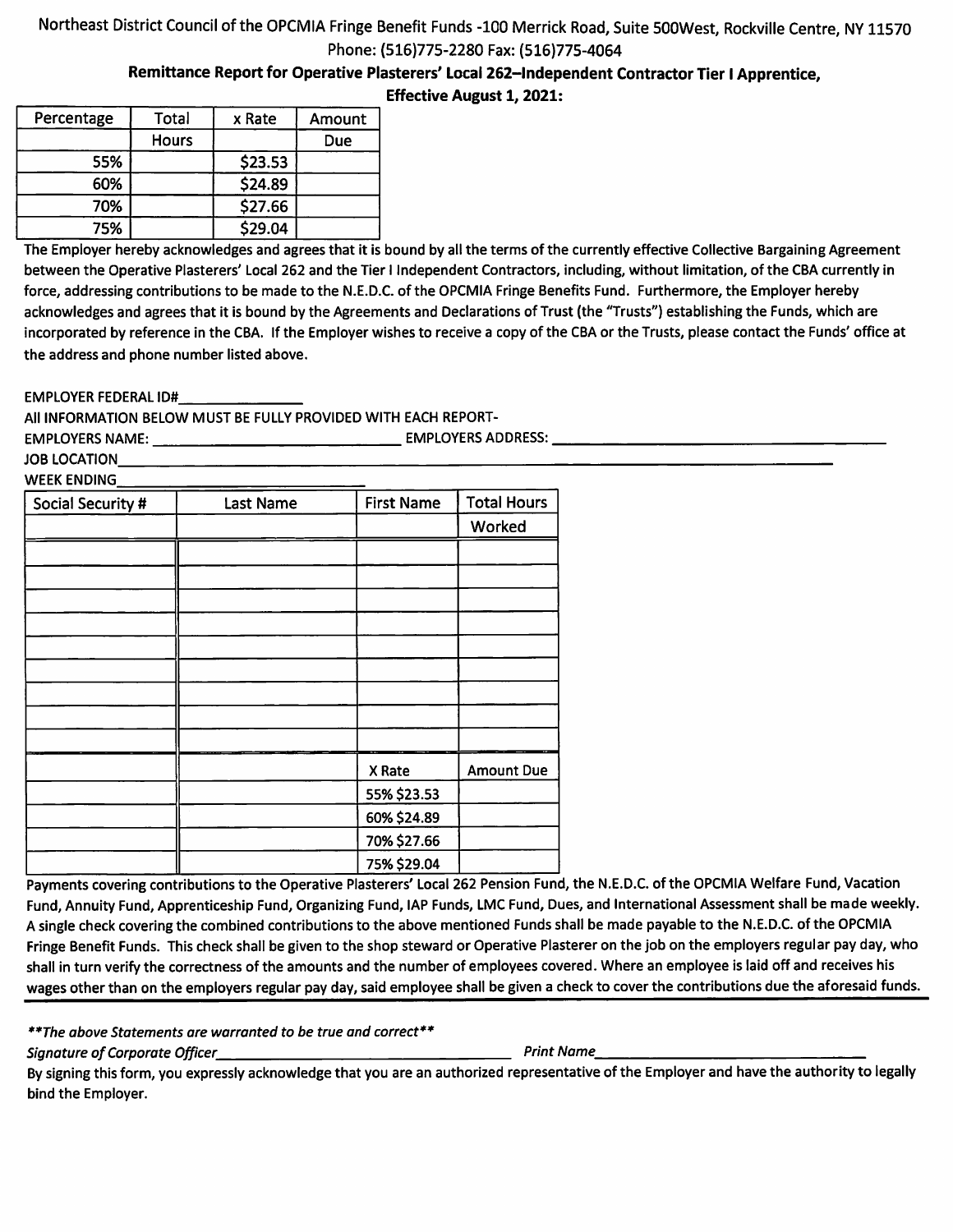# Plasterers' Local 262

150-50 14<sup>th</sup> Road, Whitestone, NY 11357 Independent Contractors -Tier II Wage & Benefits August 1,2021 - July 31,2022

June 2021

Dear Contributing employer,

Please be advised, there is an increase to the Plasterers' benefit package effective, Aug. 1, 2021. This is the increase for Local 262's current Collective Bargaining Agreement. \*\*\*Please note Vacation Fund, Organizing Fund, Dues Check off. International Check off & Scholarship Fund are to be included in the wages, taxed, then deducted from the wages and added to the benefits\*\*\*

|             | Journeyperson                   |               |             | <b>50% Apprentice</b>           |         |
|-------------|---------------------------------|---------------|-------------|---------------------------------|---------|
| <b>Wage</b> | <b>Benefit Breakdown</b>        | <b>Amount</b> | <b>Wage</b> | <b>Breakdown</b>                | Amount  |
| \$31.00     | Welfare                         | \$10.95       | \$15.50     | Welfare                         | \$10.95 |
|             | Annuity                         | \$1.00        |             | Annuity                         | \$0.50  |
|             | Vacation                        | \$0.75        |             | Vacation                        | \$0.38  |
|             | <b>Pension</b>                  | \$2.30        |             | Pension                         | \$1.15  |
|             | Apprenticeship                  | \$0.50        |             | Apprenticeship                  | \$0.50  |
|             | <b>Industry Advancement</b>     | \$0.40        |             | <b>Industry Advancement</b>     | \$0.00  |
|             | <b>Labor Management</b>         | \$0.10        |             | Labor Management                | \$0.00  |
|             | <b>Organizing Fund</b>          | \$0.50        |             | <b>Organizing Fund</b>          | \$0.26  |
|             | Dues Check Off                  | \$2.96        |             | Dues Check Off                  | \$0.00  |
|             | Scholarship Fund                | \$0.05        |             | Scholarship Fund                | \$0.03  |
|             | <b>International Assessment</b> | \$0.47        |             | <b>International Assessment</b> | \$0.29  |
|             |                                 | \$19.98       |             |                                 | \$14.06 |

|             | <b>60% Apprentice</b>           |               |             | <b>70% Apprentice</b>           |               |
|-------------|---------------------------------|---------------|-------------|---------------------------------|---------------|
| <b>Wage</b> | <b>Breakdown</b>                | <b>Amount</b> | <b>Wage</b> | <b>Breakdown</b>                | <b>Amount</b> |
| \$18.60     | Welfare                         | \$10.95       | \$21.70     | Welfare                         | \$10.95       |
|             | Annuity                         | \$0.60        |             | Annuity                         | \$0.70        |
|             | Vacation                        | \$0.45        |             | Vacation                        | \$0.53        |
|             | <b>Pension</b>                  | \$1.38        |             | Pension                         | \$1.61        |
|             | Apprenticeship                  | \$0.50        |             | Apprenticeship                  | \$0.50        |
|             | <b>Industry Advancement</b>     | \$0.00        |             | <b>Industry Advancement</b>     | \$0.00        |
|             | <b>Labor Management</b>         | \$0.00        |             | Labor Management                | \$0.00        |
|             | <b>Organizing Fund</b>          | \$0.30        |             | <b>Organizing Fund</b>          | \$0.36        |
|             | Dues Check Off                  | \$1.28        |             | Dues Check Off                  | \$1.50        |
|             | Scholarship Fund                | \$0.03        |             | Scholarship Fund                | \$0.04        |
|             | <b>International Assessment</b> | \$0.32        |             | <b>International Assessment</b> | \$0.36        |
|             |                                 | \$15.81       |             |                                 | \$16.55       |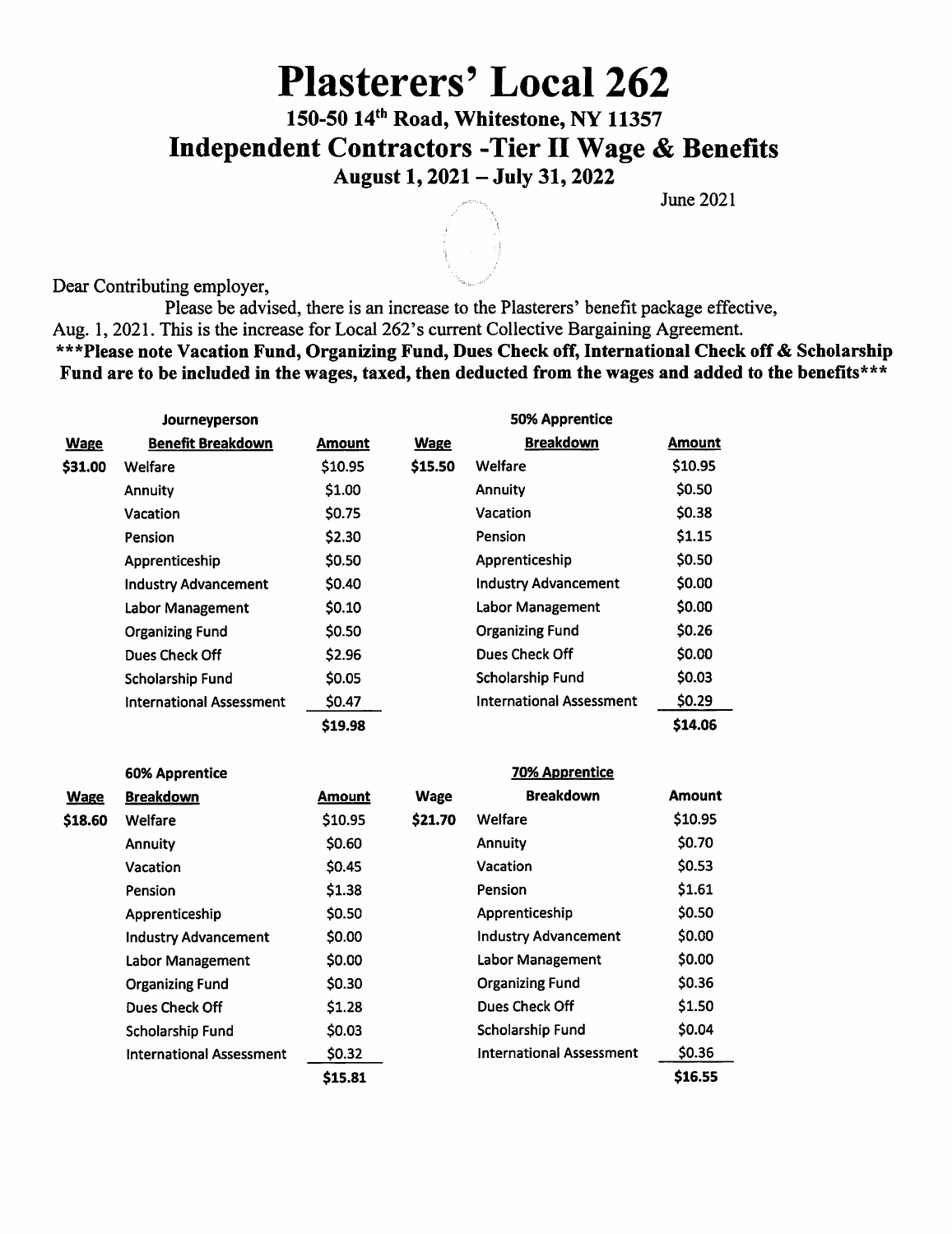### Northeast District Council of the OPCMIA Fringe Benefit Funds -100 Merrick Road, Suite SOOWest, Rockville Centre, NY 11570 Phone; (516)775-2280 Fax: (516)775-4064

#### Remittance Report for Operative Plasterers' Local 262 - Independent Contractors, Tier II Effective August 1, 2021:

| Straight (A)            |              |
|-------------------------|--------------|
|                         | ST           |
| Welfare                 | \$10.95      |
| Pension                 | \$2.30       |
| Apprenticeship          | \$0.50       |
| I.A.P.                  | \$0.40       |
| <b>Check Off</b>        | \$2.96       |
| Int'l. Assessment       | \$0.47       |
| Vacation                | \$0.75       |
| Annuity                 | \$1.00       |
| Labor Mgmt.             | <b>SO.10</b> |
| <b>Organizing Fund</b>  | \$0.50       |
| <b>Scholarship Fund</b> | \$0.05       |
| Total                   | \$19.98      |
| <b>Total Hours:</b>     |              |

Total Due \$

Make one check payable to N.E.D.C. of the OPCMIA Fringe Benefit Funds

The Employer hereby acknowledges and agrees that it is bound by all the terms of the currently effective Collective Bargaining Agreement between the Operative Plasterers' Local 262 and the Tier II Independent Contractors, including, without limitation, of the CBA currently in force, addressing contributions to be made to the N.E.D.C. of the OPCMIA Fringe Benefits Fund. Furthermore, the Employer hereby acknowledges and agrees that it is bound by the Agreements and Declarations of Trust (the "Trusts") establishing the Funds, which are incorporated by reference in the CBA. If the Employer wishes to receive a copy of the CBA or the Trusts, please contact the Funds' office at the address and phone number listed above.

EMPLOYER FEDERAL ID#

All INFORMATION BELOW MUST BE FULLY PROVIDED WITH EACH REPORT

EMPLOYERS NAME: EMPLOYERS ADDRESS:

JOB LOCATION

**WEEK/MONTH ENDING** 

| Social Security # | Last Name          | <b>First Name</b> | <b>Total Hours</b> |
|-------------------|--------------------|-------------------|--------------------|
|                   |                    |                   | Worked             |
|                   |                    |                   |                    |
|                   |                    |                   |                    |
|                   |                    |                   |                    |
|                   |                    |                   |                    |
|                   |                    |                   |                    |
|                   |                    |                   |                    |
|                   |                    |                   |                    |
|                   |                    |                   |                    |
|                   |                    |                   |                    |
|                   | <b>Total Hours</b> |                   |                    |
|                   | x Rate             |                   | \$19.98            |
|                   | Amount due:        |                   |                    |

Payments covering contributions to the Operative Plasterers' Local 262 Pension Fund, the N.E.D.C. of the OPCMIA Welfare Fund, Vacation Fund, Annuity Fund, Apprenticeship Fund, lAP Funds, Organizing Fund, LMC Fund, Dues, and International Assessment shall be made weekly. A single check covering the combined contributions to the above mentioned Funds shall be made payable to the N.E.D.C. of the OPCMIA Fringe Benefit Funds. This check shall be given to the shop steward or Operative Plasterer on the job on the employers regular pay day, who shall in turn verify the correctness of the amounts and the number of employees covered. Where an employee is laid off and receives his wages other than on the employers regular pay day, said employee shall be given a check to cover the contributions due the aforesaid funds.

\*\*The above Statements are warranted to be true and correct\*\*

Signature of Corporate Officer Print Name Print Name Print Name

By signing this form, you expressly acknowledge that you are an authorized representative of the Employer and have the authority to legally bind the Employer. \*\*THIS FORM MUST BE SIGNED AND COMPLETED OR THE FUND OFFICE WILL NOT ACCEPT THE BENEFITS\*\*